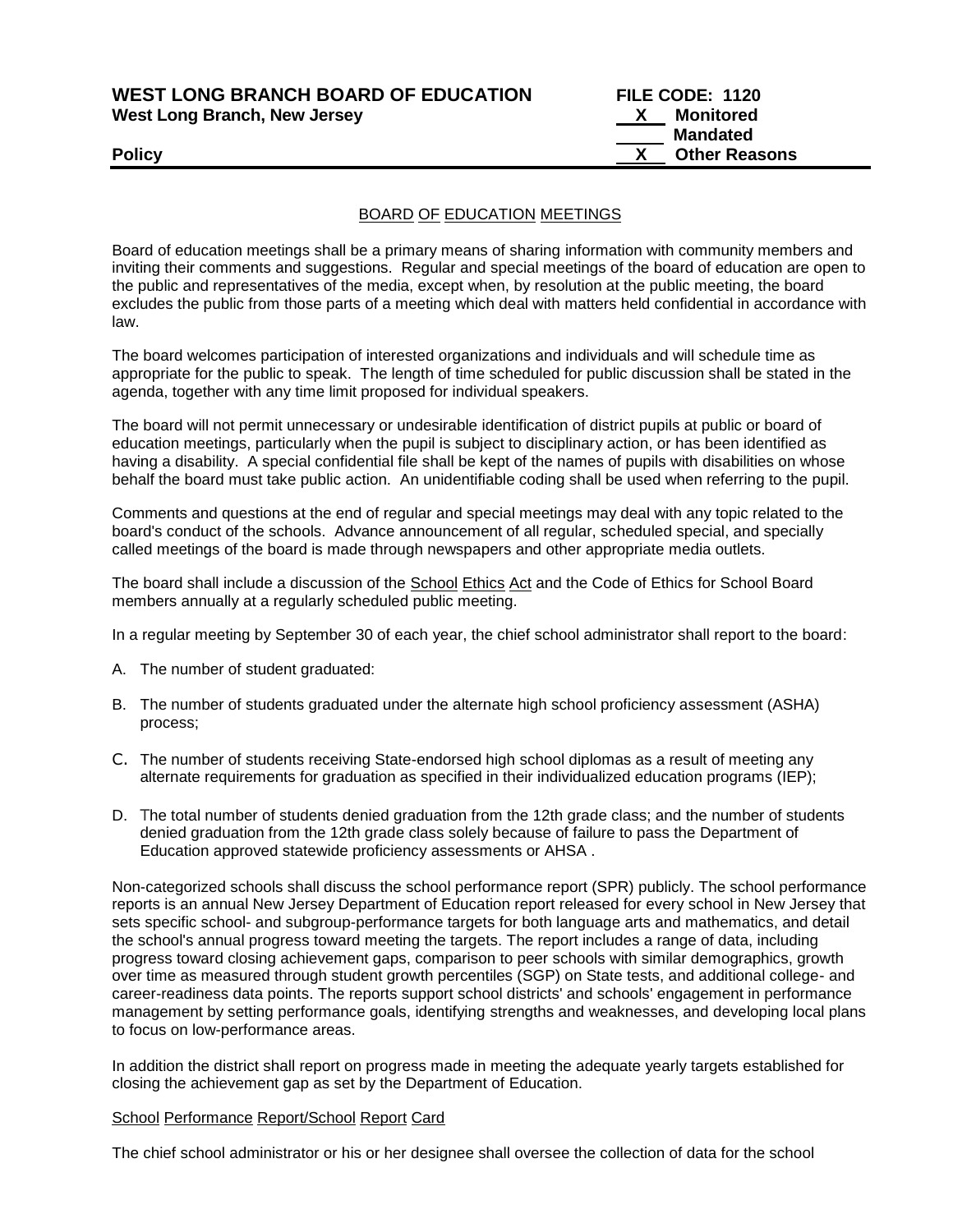## BOARD OF EDUCATION MEETINGS (continued)

performance report card program and annually report the data to the board and the commissioner. The school performance report card shall be prepared annually and disseminated annually to parents and other interested taxpayers within each school district.

- A. The chief school administrator shall report annually to the board at a public meeting not later than September 30 (N.J.A.C. 6A:8-5.2f):
	- 1. The number of students graduated;
	- 2. The number of students graduated under the alternative high school assessment (AHSA) process;
	- 3. The number of students receiving State-endorsed high school diplomas as a result of meeting any alternate requirements for graduation as specified in their individualized education programs (IEPs);
	- 4. The total number of students denied graduation from the 12th grade class; and
	- 5. The number of students denied graduation from the 12th grade class solely because of failure to pass the Department of Education approved high school proficiency assessment or the AHSA.
- B. The following information shall be collected for the district and for each school within the district, as appropriate and including but not limited to:
	- 1. Results of the elementary assessment programs;
	- 2. Results of the Early Warning Test;
	- 3. Results of the High School Proficiency Test;
	- 4. Daily attendance records for students and professional staff;
	- 5. Student graduation and dropout rates;
	- 6. Annual student scores on the Scholastic Aptitude Test;
	- 7. Total student enrollment, percentage of limited English proficient students, percentage of students in advanced placement courses, and any other school characteristics which the commissioner deems appropriate;
	- 8. Instructional resources including teacher/student ratio, average class size and amount of instructional time per day, as calculated by formulas specified by the commissioner;
	- 9. A written narrative by the school principal or a designee which describes any special achievements, events, problems or initiatives of the school or district;
	- 10. Data identifying the number and nature of all reports of harassment, intimidation, or bullying; and Indicators of student career readiness.
- C. The following information shall be collected for the district as appropriate:
	- 1. Per pupil expenditures and State aid ratio;
	- 2. Percent of budget allocated for salaries and benefits of administrative personnel;
	- 3. Percent of budget allocated for salaries and benefits of teachers;
	- 4. Percentage increase over the previous year for salaries and benefits of administrative and instructional personnel;
	- 5. The number of administrative personnel and the ratio of administrative personnel to instructional personnel;
	- 6. A profile of the most recent graduating class concerning their educational or employment plans following graduation; and
	- 7. Any other information which the commissioner deems appropriate.

\*In a regular board meeting by October 30 of each year, the chief school administrator shall provide a report which includes information on the following topics:

- A. The status of all capital projects in the school district's long range plan;
- B. The maximum permitted amount of the school district's reserve account;
- C. Implementation of school-level plans;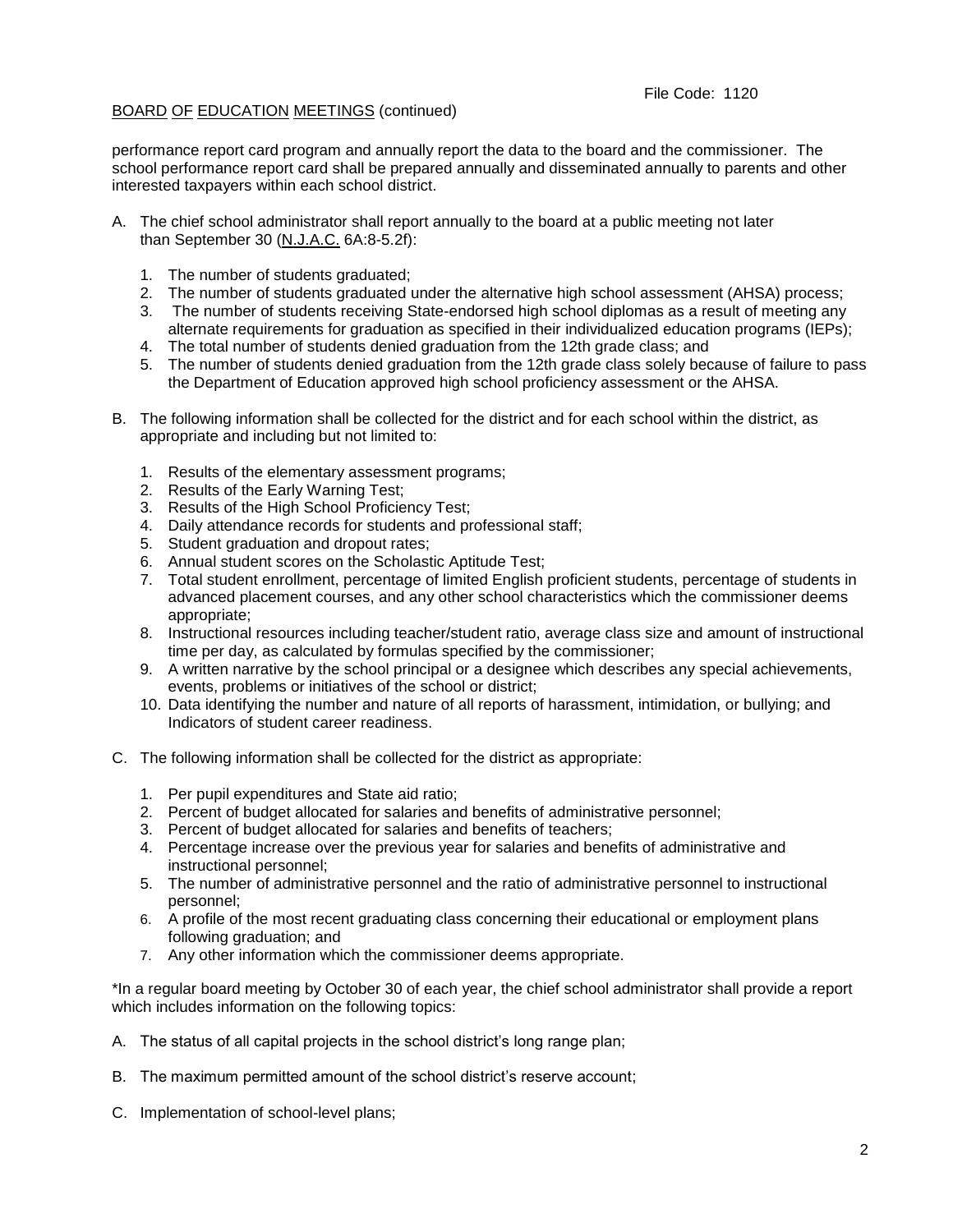## BOARD OF EDUCATION MEETINGS (continued)

- D. Achievement of performance objectives;
- E. Each school report card, including pupil performance results and student behavior data;
- F. Professional development activities;
- G. Condition of school facilities;
- H. Status of mandated program reviews;
- I. Community support data as detailed in the administrative code;
- J. The assignment plan for certified and noncertified nurses developed by the school district.

Other items presented at board meetings must include, but are not limited to:

- A. Presentation of audit report;
- B. Presentation of budget;
- C. Student attendance;
- D. Dropout statistics; other demographic data;
- E. Mandated inservice programs.

#### Harassment, Intimidation and Bullying

In addition, two times each school year between September 1 and January 1 and between January 1 and June 30, the school board shall hold a public hearing at which the chief school administrator will report to the board of education all acts of violence, vandalism, and harassment, intimidation, or bullying (HIB) which occurred during the previous reporting period. The report shall include the number of HIB reports in the schools, the status of all investigations, the nature of the HIB, and other data required by law.

\* Part of QAAR and no longer mandated. Left in because it is good for accountability.

Adopted: July 18, 1989 Amended: January 18, 1994 Amended: September 16, 2003 Revised: July 26, 2005 Revised: January 30, 2007 Revised: September 28, 2010 Revised: March 22, 2011 Revised: May 31, 2011 Revised: March 2014 NJSBA Review/Update: November 2014 Readopted: June 16, 2015 Revised: November 22, 2016

## Key Words

Board of Education Meetings, Reporting to the Public, Communicating with the Public, Confidentiality

| Legal References: N.J.S.A. 10:4-6 et seq. | Open Public Meetings Act                            |
|-------------------------------------------|-----------------------------------------------------|
| N.J.S.A. 18A:7C-7                         | School administrators report on students awarded or |